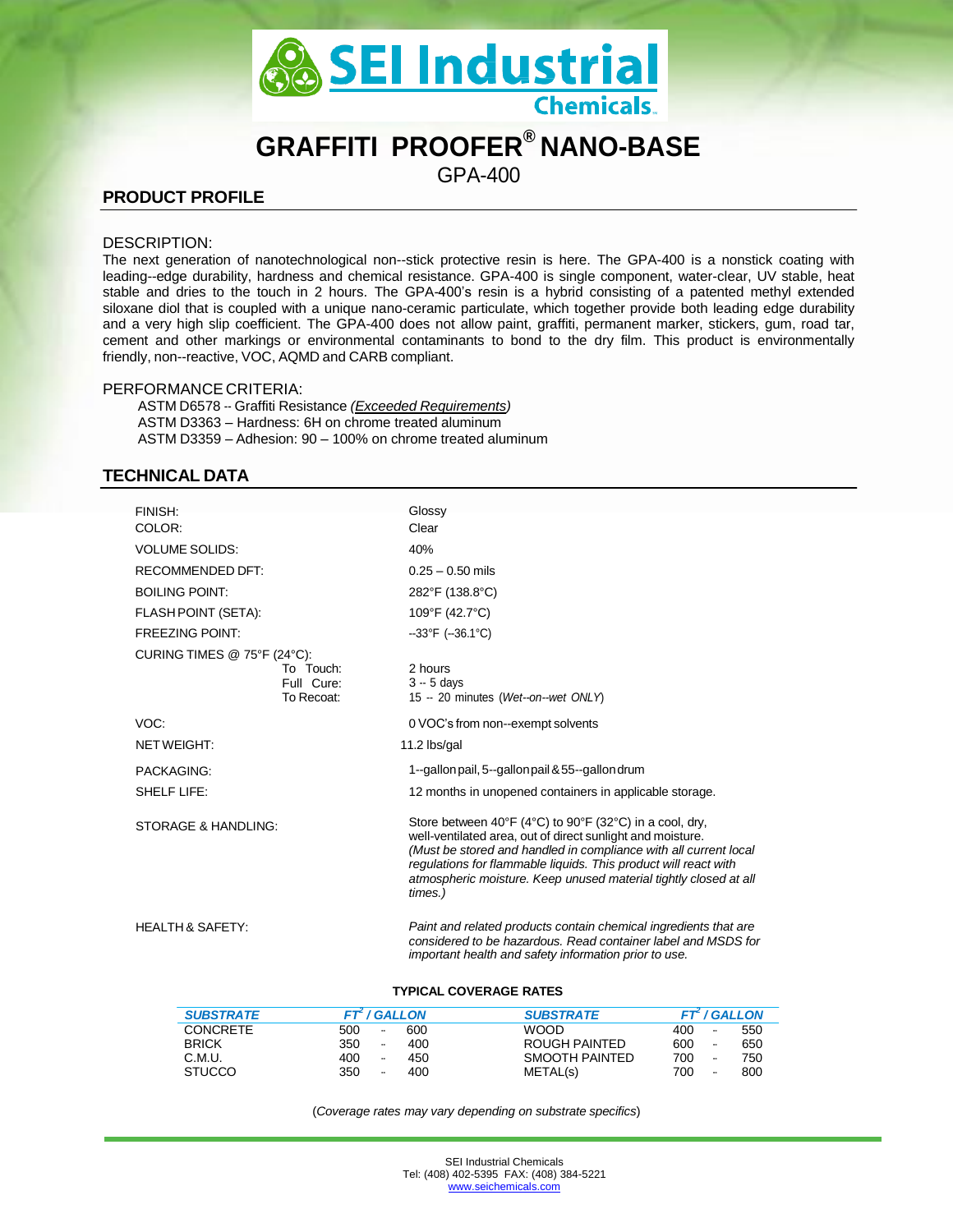

# **GRAFFITI PROOFER® NANO--BASE**

GPA-400

## **SURFACE PREPARATION**

#### ALL SURFACES:

The surface is to be dry, clean and free of any foreign matter including corrosion, hydrocarbons, moisture, ice, efflorescence, silicones, fluoro-products, etc. In order to ascertain substrate porosity, a Rilem tube test can be done. To help achieve greater coverage rates when applying to a porous substrate, first apply SEI Industrial Chemicals SCS-002SP in accordance with manufacturers' suggested application guidelines. Allow porous substrates to dry for a minimum of 72 hours after pressure washing. After rain, allow 48 hours to dry. All caulking and finishing should be done before product application. Apply the SCS-002SP Sealer Prime to mineral substrates, prior to applying the Proofer, to prevent the substrate from darkening. Prior to application, protect all glass, vehicles and surrounding surfaces from overspray. Always test the coatings adhesion and performance before a full application.

#### CONCRETE:

New concrete should be allowed to cure for 28 days. All caulking and finishing should be done before product application. Concrete temperature must be at least 60°F (16°C) during the coating application. Blast areas to be coated using sharp, angular abrasive grit. Use steel shot of SAE 230-330 to prepare surface using a "Blastrac®" or similar device. The operator of this device should be experienced; concrete can be damaged by holding in one localized area for extended times or using shot of improper size. The concrete surface shall be finished with a rough edge, free of chemical or environmental contamination, dry, clean of loose debris and of adequate surface strength. All surfaces are to be vacuumed or blown-down with oil-free, moisture-free air. Neutralize acidic and alkaline surfaces; remove grease, standing oil, old coatings, sealants and dirt. SCS-002 SP Sealer Prime is the approved sealer to be used as a primer for the GPA-400.

#### METAL:

In direct to metal applications, you must remove abrasive and chemical corrosion, as any existing corrosion may continue to propagate and ultimately result in coating failure. Full flood coats are key, as the goal is a pinhole free film. If there is doubt after application that pinholes do exist, one may recoat wet-on-wet to correct the problem. Allow a minimum of 15- 20 minutes between coats. Always apply to a test area before proceeding with entire application.

#### SURFACETEMPERATURE:

60°F (15.5°C) to 100°F (38°C). Surface should be dry (at least 5°F (3°C) above the dew point) with no damp or frozen moisture within the substrate. Relative humidity must be below 85%. *This product will cure slower in lower temperatures.*

## **APPLICATION**

Always consult the GPA-400's Material Safety Data Sheet prior to application. The GPA-400 is typically applied in 1 coat at a recommended thickness of 0.25 - 0.50 mils DFT, depending on application and substrate. Apply via HVLP, <sup>¼</sup> " nap non--shed roller, brush or by dipping. Apply product uniformly and avoid pooling. The GPA-400 is considered a "thin film performer" and pooling will cause the cured film to crack.

#### MIXING:

Mix well by shaking the product container. After mixing, ensure the product is clear in appearance, consistent in thickness and that there is no settled/cured material within the container. Any cured or foreign material must be removed, by pouring the product through a paint strainer, prior to application.

#### POT LIFE & THINNING:

Do not thin. Pot life can vary dependent upon temperature and humidity and is ultimately determined by the precautions taken to keep containers tightly sealed and protected from moisture. Application time should not exceed 8 hours after the product has been opened.